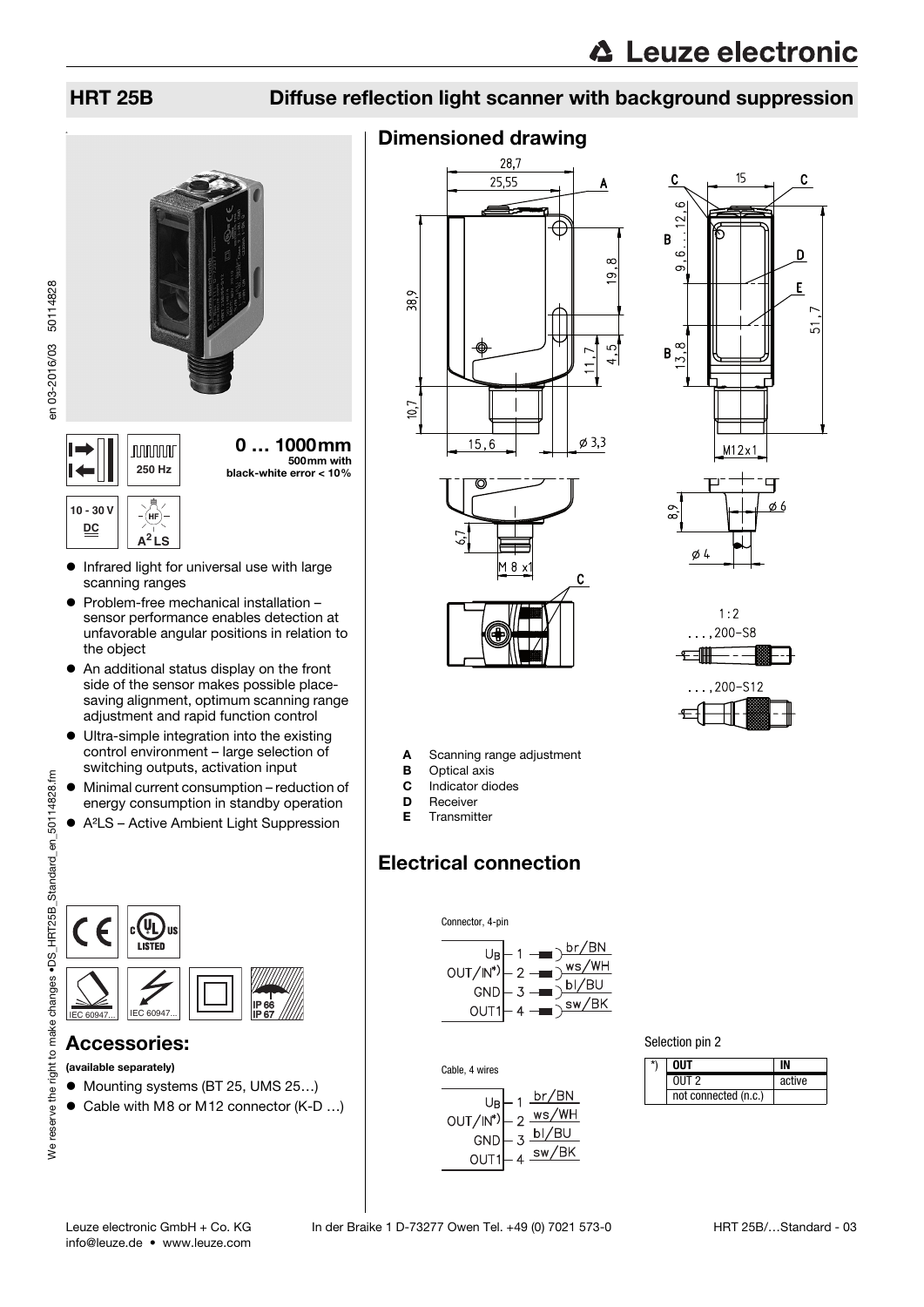# **△ Leuze electronic**

# **HRT 25B**

#### Tables

|                | Ω                    |     | 1000 |
|----------------|----------------------|-----|------|
| 2              | 5                    | 800 |      |
| ٩              | 5                    | 700 |      |
|                |                      |     |      |
|                | white 90%            |     |      |
|                |                      |     |      |
| $\overline{c}$ | grey 18%<br>black 6% |     |      |

Scanning range [mm]

### Diagrams



### Remarks

**Operate in accordance with intended use!**

- This product is not a safety sensor and is not intended as personnel
- protection. The product may only be put into operation by competent persons.
- $\ddot{\phi}$  Only use the product in accordance with the intended use.



**Specifications** 

Typ. scanning range limit <sup>1)</sup>

Optical data

Scanning range<sup>2)</sup>

Adjustment range 1)

1) Typ. scan. range limit/adjustment range: max. achievable scanning range/adjustment range for light objects (white 90%)

2) Scanning range: recommended scanning range for objects with different diffuse reflection<br>3) Average life expectancy 100,000h at an ambient temperature of 25 °C

3) Average life expectancy 100,000h at an ambient temperature of 25°C<br>4) For UL applications: for use in class 2 circuits according to NEC only

For UL applications: for use in class 2 circuits according to NEC only

5) The push-pull switching outputs must not be connected in parallel 6) Pin 2: unassigned, hence especially suitable for the connection to AS-interface I/O coupling modules

7) UL certified in the temperature range -30°C to 60°C 8) 2=polarity reversal protection, 3=short-circuit protection for all transistor outputs

Rating voltage: 50V

10)These proximity switches shall be used with UL Listed Cable assemblies rated 30V, 0.5A min,

in the field installation, or equivalent (categories: CYJV/CYJV7 or PVVA/PVVA7)

#### **UL REQUIREMENTS**

Enclosure Type Rating: Type 1 **For Use in NFPA 79 Applications only.**

Adapters providing field wiring means are available from the manufacturer. Refer to manufacturers information. **CAUTION** – the use of controls or adjustments or performance of procedures other than those specified herein may result

in hazardous radiation exposure. **ATTENTION !** Si d'autres dispositifs d'alignement que ceux préconisés ici sont utilisés ou s'il est procédé autrement qu'indiqué, cela peut entraîner une exposition à des rayonnements et un danger pour les personnes.

# -40°C … +60°C/-40°C … +60°C II<br>IP 66. IP 67 free group (in accordance with EN 62471)<br>IEC 60947-5-2

UL 508, C22.2 No.14-13 4) 7) 10)

0 … 1000mm

see tables<br>50 ... 1000mm<br>up to 500mm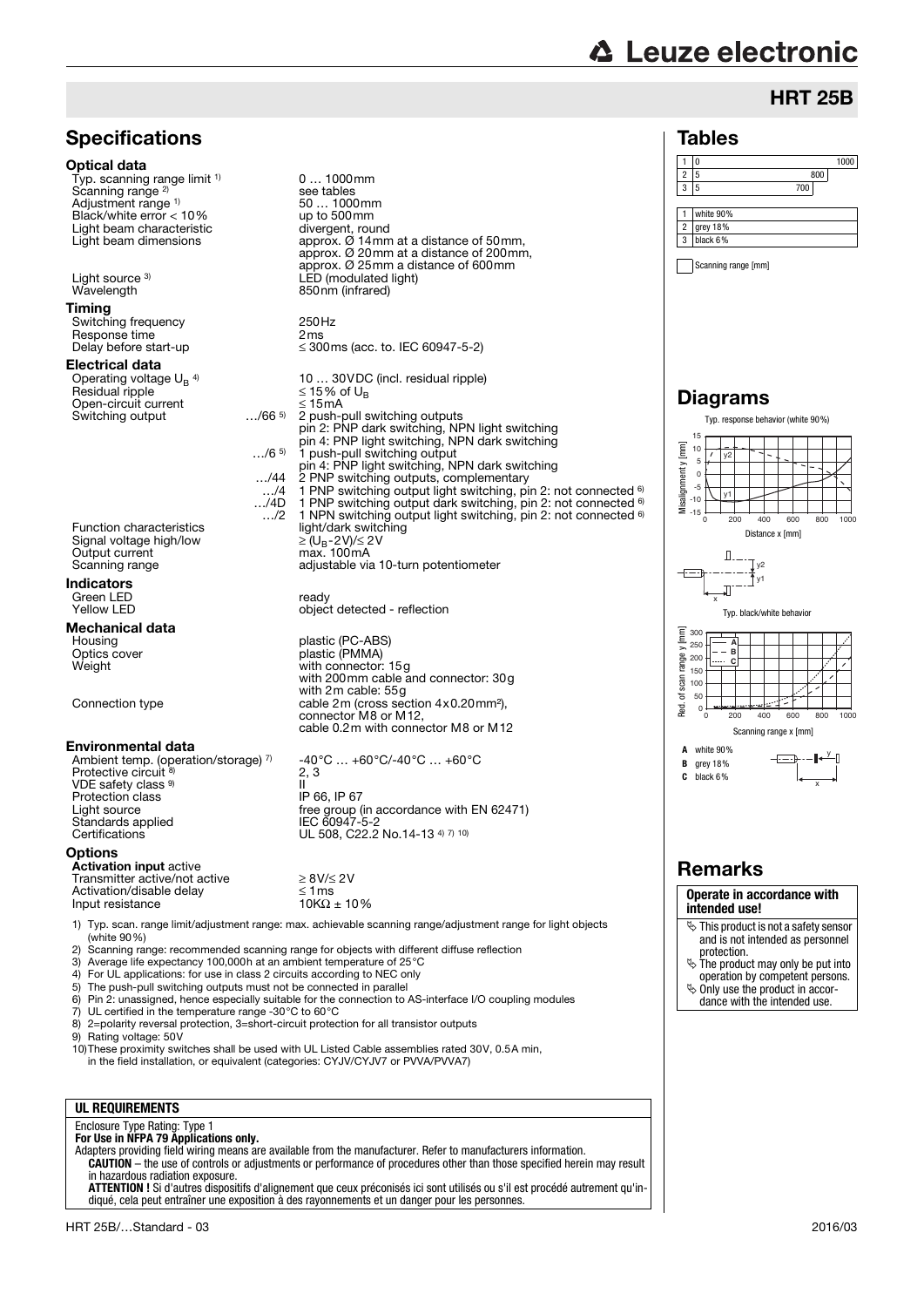**HRTR 25B/ 66 . 8 -XL , 200 -S12**

# HRT 25B Diffuse reflection light scanner with background suppression

### Part number code

| <b>Operating principle</b>                             |                                                                                                                                            |  |  |  |  |  |  |
|--------------------------------------------------------|--------------------------------------------------------------------------------------------------------------------------------------------|--|--|--|--|--|--|
| <b>HRT</b>                                             | Diffuse reflection light scanners with background suppression                                                                              |  |  |  |  |  |  |
|                                                        |                                                                                                                                            |  |  |  |  |  |  |
| <b>Operating principle</b>                             |                                                                                                                                            |  |  |  |  |  |  |
| N/A                                                    | Infrared light                                                                                                                             |  |  |  |  |  |  |
| R                                                      | Red light                                                                                                                                  |  |  |  |  |  |  |
|                                                        |                                                                                                                                            |  |  |  |  |  |  |
| <b>Construction/version</b>                            |                                                                                                                                            |  |  |  |  |  |  |
| 25B                                                    | 25B Series                                                                                                                                 |  |  |  |  |  |  |
|                                                        |                                                                                                                                            |  |  |  |  |  |  |
| Switching output/function (OUT 1: pin 4, OUT 2: pin 2) |                                                                                                                                            |  |  |  |  |  |  |
| /66                                                    | 2 x push-pull transistor output, OUT 1: light switching, OUT 2: dark switching                                                             |  |  |  |  |  |  |
| /6                                                     | 1 x push-pull transistor output, OUT 1: light switching, OUT 2: not connected (n. c.)                                                      |  |  |  |  |  |  |
| /44                                                    | 2 x PNP transistor output, OUT 1: light switching, OUT 2: dark switching                                                                   |  |  |  |  |  |  |
| /4                                                     | 1 x PNP transistor output, OUT 1: light switching, OUT 2: not connected (n. c.)                                                            |  |  |  |  |  |  |
| /4D                                                    | 1 x PNP transistor output, OUT 1: dark switching, OUT 2: not connected (n. c.)                                                             |  |  |  |  |  |  |
| /2                                                     | 1 x NPN transistor output, OUT 1: light switching, OUT 2: not connected (n. c.)                                                            |  |  |  |  |  |  |
|                                                        |                                                                                                                                            |  |  |  |  |  |  |
| <b>Equipment</b>                                       |                                                                                                                                            |  |  |  |  |  |  |
| $\boldsymbol{.8}$                                      | <b>Activation input</b>                                                                                                                    |  |  |  |  |  |  |
|                                                        |                                                                                                                                            |  |  |  |  |  |  |
| <b>Light spot</b>                                      |                                                                                                                                            |  |  |  |  |  |  |
| N/A                                                    | Standard light spot                                                                                                                        |  |  |  |  |  |  |
| -S                                                     | Small light spot                                                                                                                           |  |  |  |  |  |  |
| -XL                                                    | Elongated light spot                                                                                                                       |  |  |  |  |  |  |
| <b>Electrical connection</b>                           |                                                                                                                                            |  |  |  |  |  |  |
| N/A                                                    | Cable, PVC, standard length 2000mm, 4-wire                                                                                                 |  |  |  |  |  |  |
| $-$ S8                                                 | M8 connector, 4 pin (plug)                                                                                                                 |  |  |  |  |  |  |
| $-S12$                                                 | M12 connector, 4 pin (plug)                                                                                                                |  |  |  |  |  |  |
| ,200-S8                                                | Cable, PVC, length 200mm with M 8 connector, 4 pin, axial (plug)                                                                           |  |  |  |  |  |  |
| ,200-S8.1                                              | Cable, PVC, 200 mm length with M 8 connector, 4-pin, axial (plug),<br>NM construction with snap locking in accordance with IEC 61076-2-101 |  |  |  |  |  |  |

**,200-S12** Cable, PVC, length 200mm with M 12 connector, 4 pin, axial (plug)

# Order guide

[The sensors listed here are preferred types; current information at](http://www.leuze.com) www.leuze.com

| Order code           | Part No. |  |  |  |  |  |
|----------------------|----------|--|--|--|--|--|
| HRT 25B/66-S12       | 50114874 |  |  |  |  |  |
| <b>HRT 25B/4D-S8</b> | 50115121 |  |  |  |  |  |
| HRT 25B/4D-S12       | 50115122 |  |  |  |  |  |
| HRT 25B/6.8.200-S12  | 50115123 |  |  |  |  |  |
| HRT 25B/6.8-S12      | 50115124 |  |  |  |  |  |
| HRT 25B/6.200-S12    | 50115126 |  |  |  |  |  |
| <b>HRT 25B/6-S8</b>  | 50115127 |  |  |  |  |  |
| HRT 25B/6-S12        | 50115128 |  |  |  |  |  |
| HRT 25B/44-S8        | 50115129 |  |  |  |  |  |
| HRT 25B/44-S12       | 50115130 |  |  |  |  |  |
| HRT 25B/66           | 50115131 |  |  |  |  |  |
| HRT 25B/66.200-S8    | 50115132 |  |  |  |  |  |
| HRT 25B/66.200-S12   | 50115133 |  |  |  |  |  |
| HRT 25B/66-S8        | 50115134 |  |  |  |  |  |
| <b>HRT 25B/2</b>     | 50122100 |  |  |  |  |  |